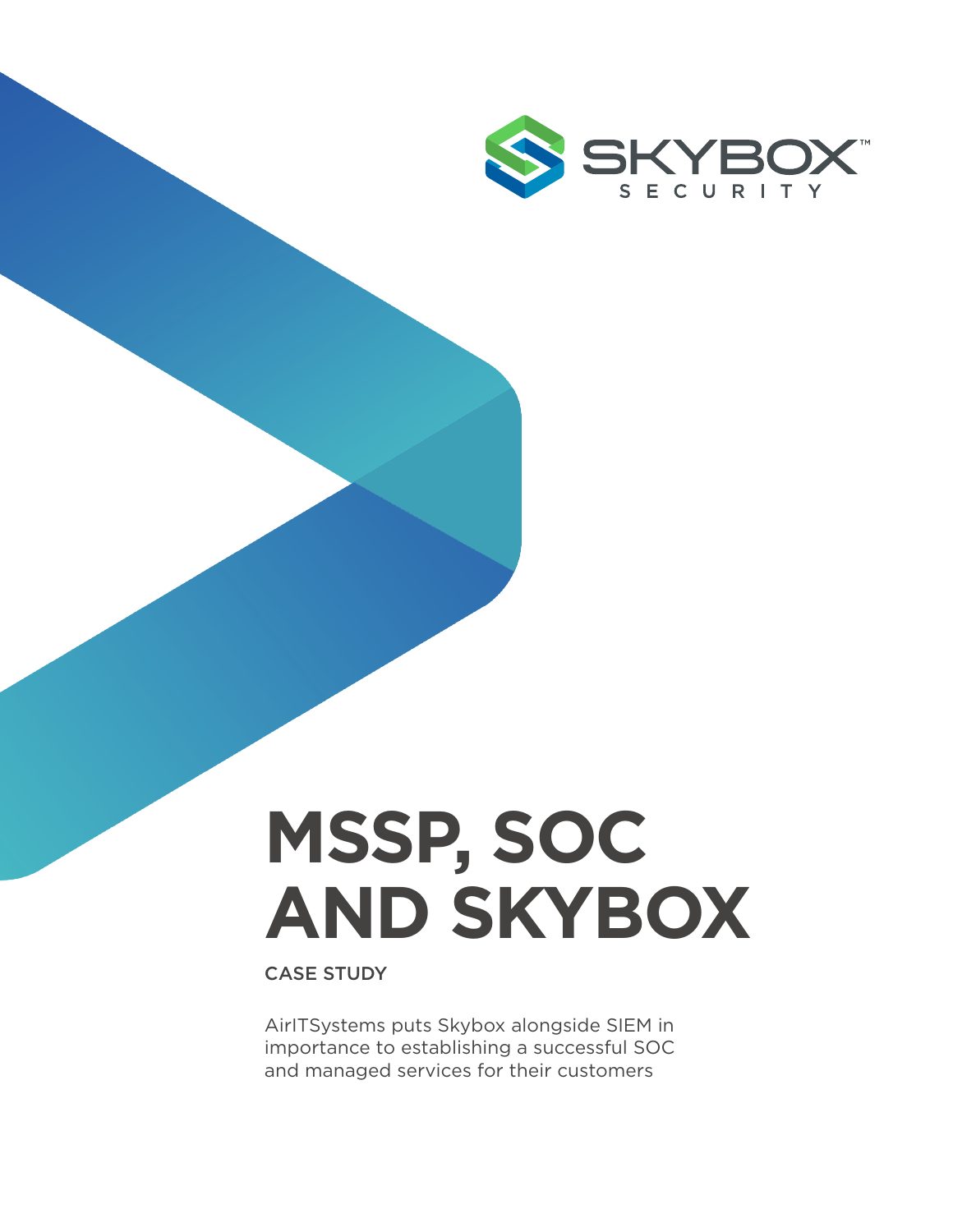#### PARTNER PROFILE

AirITSystems is a managed security service provider (MSSP) based in Hanover, Germany delivering IT and security solutions to customers of all sizes in a variety of industries. As part of their comprehensive services, AirIT helps their customers establish a cost–effective security operations center (SOC) for 24x7 monitoring and rapid response to their most critical security issues.

#### **BUILDING A** SUCCESSFUL SOC

SOCs are a hallmark of mature security management programs, ensuring IT systems are monitored, assessed and defended around the clock. But establishing a native SOC comes with many challenges, which can drive up the cost of such an initiative.

First, organizations need to gain visibility of their attack surface — all the ways in which they are susceptible to cyberattacks. But a variety of vendors, tools, processes and teams, as well as the scale of the network itself, stand in the way. Without proper visibility, organizations will lack the foundation on which to build their SOC.

Second, SOCs need to be abreast of the cyber risks within their organization. System information and event management (SIEM) systems give SOCs the data they need to know what's happening in their network. However, SIEMs often churn out more data than can be acted upon. Their results need to be contextualized in order to accurately set priorities, as task which can take a great deal of time and resources if done manually.

Lastly, SOCs require highly specialized IT security professionals whose expertise extends beyond simply firewall management. In light of the current cybersecurity skills shortage worldwide, qualified talent can come at a premium.

## HURDLES TO BUILDING A SUCCESSFUL SOC



Gaining visibility and understanding of the attack surface

> Analyzing, contextualizing and prioritizing SIEM info and threat advisories





Hiring security experts amid a global cybersecurity skills shortage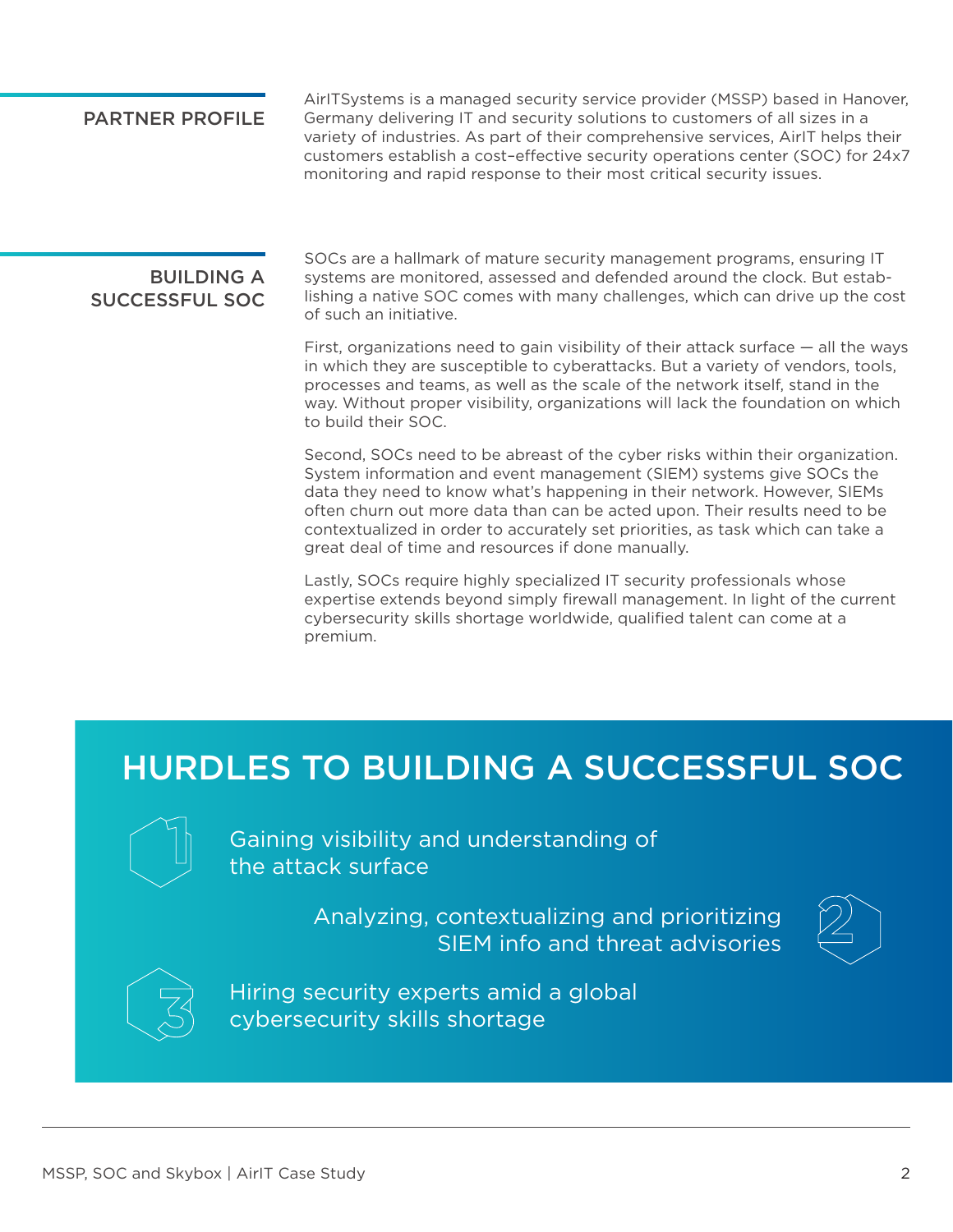#### SKYBOX & MSSP SOC SERVICES

Because of the challenges mentioned above, AirIT developed a service where customers could partially or entirely outsource their SOC functions to security specialists. AirIT's SOC services act as a filter, communicating only critical alerts and emergencies to the customer organization, doing so concisely and with remediation guidance.

To successfully deliver these services, AirIT recommends companies enlist two core technologies: a SIEM and Skybox Security for vulnerability management. As mentioned above, the SIEM provides up–to–date information on the state of the network. Skybox then contextualizes that data by correlating it to a model of the organization's attack surface encompassing its security controls, network topology, assets, vulnerability and threat information. This visual, interactive model assesses if an issue identified by the SIEM is already neutralized, or if its severity level should be raised based on the surrounding environment and activity in the threat landscape.

The use of a SIEM in conjunction with Skybox will cover nearly 80 percent of the SOC workload, according to AirIT estimates, and will focus SOCs on the most critical advisories and incidents. AirIT also views this approach as the only economic solution to establishing a successful SOC, reducing the need for investment in more point solutions and the niche talent to manage them.

Nearly every IT asset should be able to integrate with these core technologies Skybox Security and the SIEM. Configuration data is sent to the Skybox server, and log data to the SIEM. From a I security standpoint, nothing else is needed for an efficient, suceessful SOC."

> —Tim Cappelmann Head of Managed Services, AirITSystems

#### SKYBOX–POWERED SOC BENEFITS

- Complete, detailed and seamless visibility across physical IT, virtual, cloud and operational technology networks
- Focused attention on truly critical issues thanks to intelligently contextualized SIEM results
- Reduced costs from decreased reliance on point solutions and the talent needed to manage them